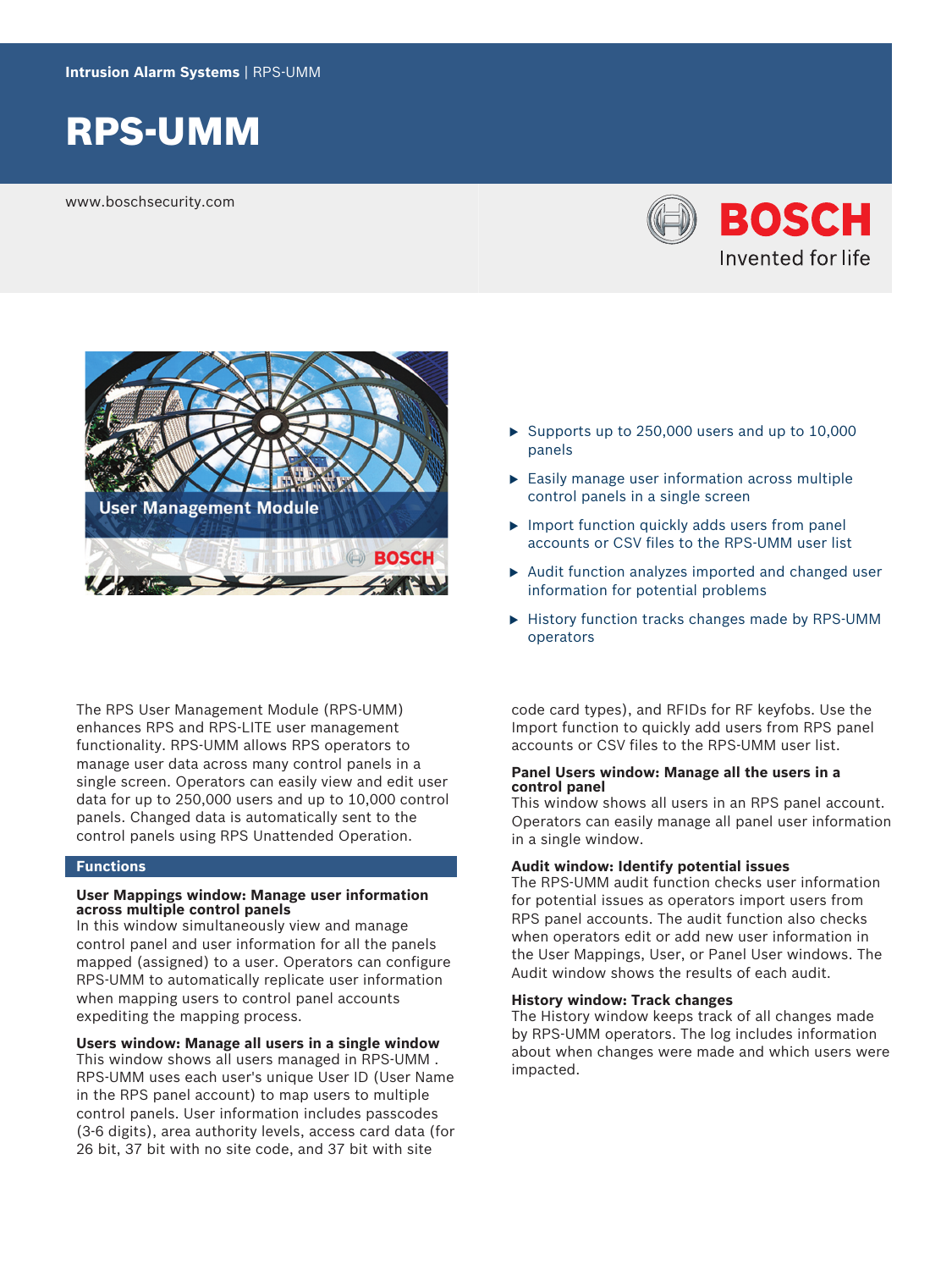### **RPS Unattended Operation**

RPS-UMM uses the RPS Unattended Operation to automatically send user information changes to all affected control panels. Operators do not have to manually connect and send changes to panels one at a time.

#### **Customize the RPS-UMM workspace**

Operators can open, close, size, and rearrange the windows in the RPS-UMM workspace to optimize their workflow.

#### **Installation/configuration notes**

RPS-UMM supports IP communications only (wired or cellular). RPS-UMM is compatible with RPS and RPS-LITE versions 6.04 and greater with Unattended Operation enabled. It is compatible with the following control panels:

- B9512G/B8512G firmware version 3.04 or greater recommended
- B6512/B5512/B4512/B3512 firmware version 3.04 or greater recommended
- D9412GV4, D7412GV4 firmware version 2.xx
- D9412GV4, D7412GV4, D7212GV4 firmware version 1.xx
- D9412GV3, D7412GV3, D7212GV3 firmware version 8.1 or greater
- D9412GV3, D7412GV3, D7212GV3 firmware version 8.0 to 8.09

### **Technical specifications**

| <b>System requirements</b> |                                                                                                                                                                                           |
|----------------------------|-------------------------------------------------------------------------------------------------------------------------------------------------------------------------------------------|
| Operating<br>System        | Windows 7, Windows 8, Windows 8.1, Windows 10,<br>Windows Server 2008, Windows Server 2012 R2                                                                                             |
| SQL<br><b>Express</b>      | 2012 SP <sub>2</sub>                                                                                                                                                                      |
| Processor<br>type          | x64 Processor: AMD Opteron, AMD Athlon 64, Intel<br>Xeon with Intel EM64T support, Intel Pentium IV with<br>EM64T support<br>x86 Processor: Pentium III-compatible processor or<br>faster |
| Processor<br>speed         | Minimum·<br>x86 Processor: 1.0 GHz<br>x64 Processor: 1.4 GHz<br>Recommended: 2.0 GHz or faster                                                                                            |
| RAM                        | Minimum: 4 GB<br>Recommended: 8 GB (increase as database size<br>increases for optimal performance)                                                                                       |
| Hard disk                  | Available space:<br>x86 Processor: 16 GB<br>x64 Processor: 20 GB                                                                                                                          |
| Monitor                    | Minimum resolution: 1024 x 728                                                                                                                                                            |



#### **Notice**

These minimum system requirements are based on installing RPS or RPS-LITE with SQL Express on the same computer. For any other configurations of OS and SQL, reference specific requirements on Microsoft's website: http://windows.microsoft.com

#### **Trademarks**

All hardware and software product names used in this document are likely to be registered trademarks and must be treated accordingly.

## **Ordering information**

#### **UMM: 1-10 Panels**

Annual license for 1 to 10 control panels, required for the operation of RPS-UMM software which enhances Remote Programming Software (RPS) and RPS-LITE user management functionality. Order number **UMM-LIC-10**

#### **UMM: 11-50 Panels**

Annual license for 11 to 50 control panels, required for the operation of RPS-UMM software which enhances Remote Programming Software (RPS) and RPS-LITE user management functionality. Order number **UMM-LIC-50**

# **UMM: 51-100 Panels**

Annual license for 51 to 100 control panels, required for the operation of RPS-UMM software which enhances Remote Programming Software (RPS) and RPS-LITE user management functionality. Order number **UMM-LIC-100**

### **UMM: 101-500 Panels**

Annual license for 101 to 500 control panels, required for the operation of RPS-UMM software which enhances Remote Programming Software (RPS) and RPS-LITE user management functionality. Order number **UMM-LIC-500**

#### **UMM: 501+ Panels**

Annual license for 500 or more control panels, required for the operation of RPS-UMM software which enhances Remote Programming Software (RPS) and RPS-LITE user management functionality. Order number **UMM-LIC-UNL**